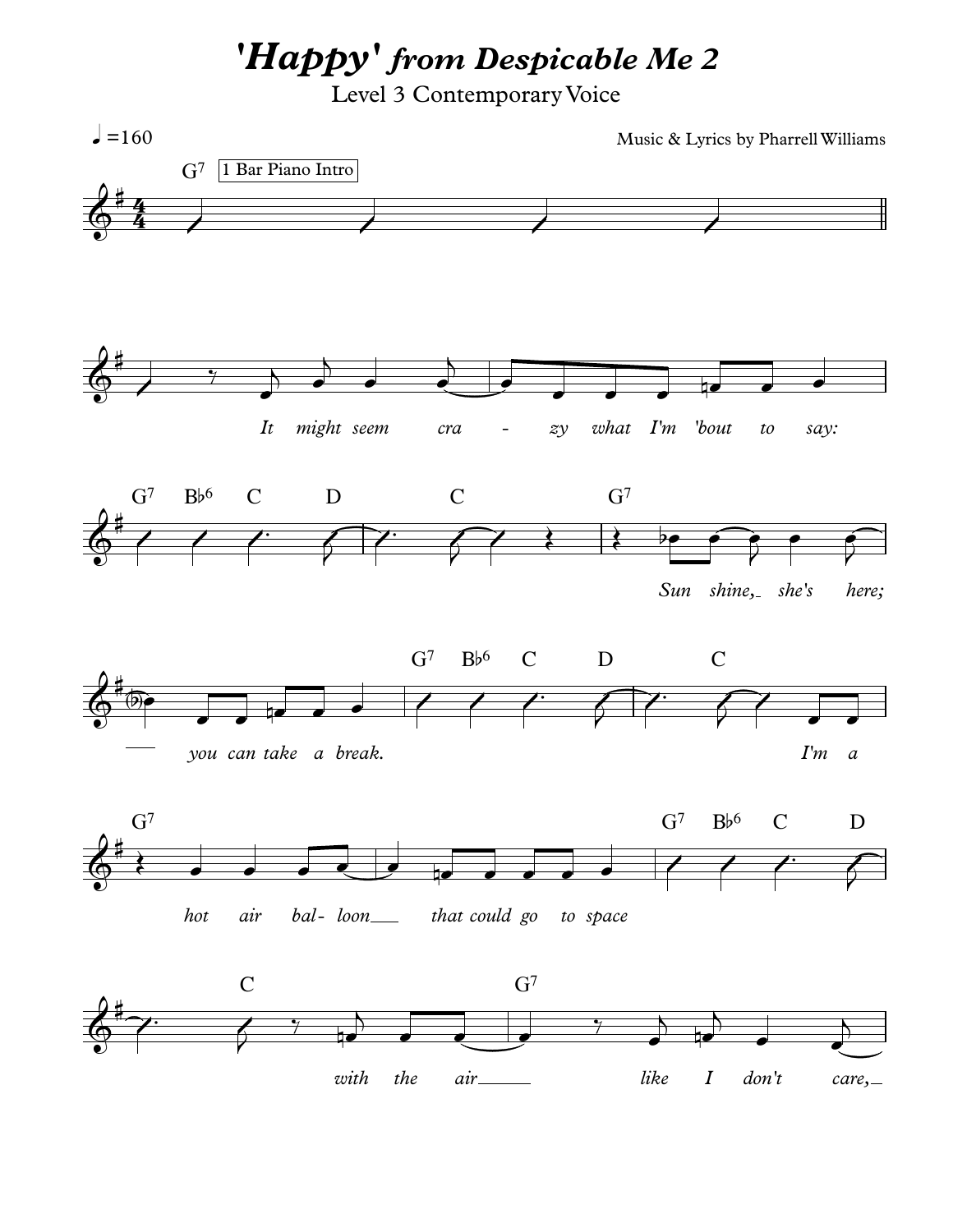

*hap* - *py.*

*Be*-*cause I'm*



*hap* - *py.*

*Be*-*cause I'm*





*hap* - *py.*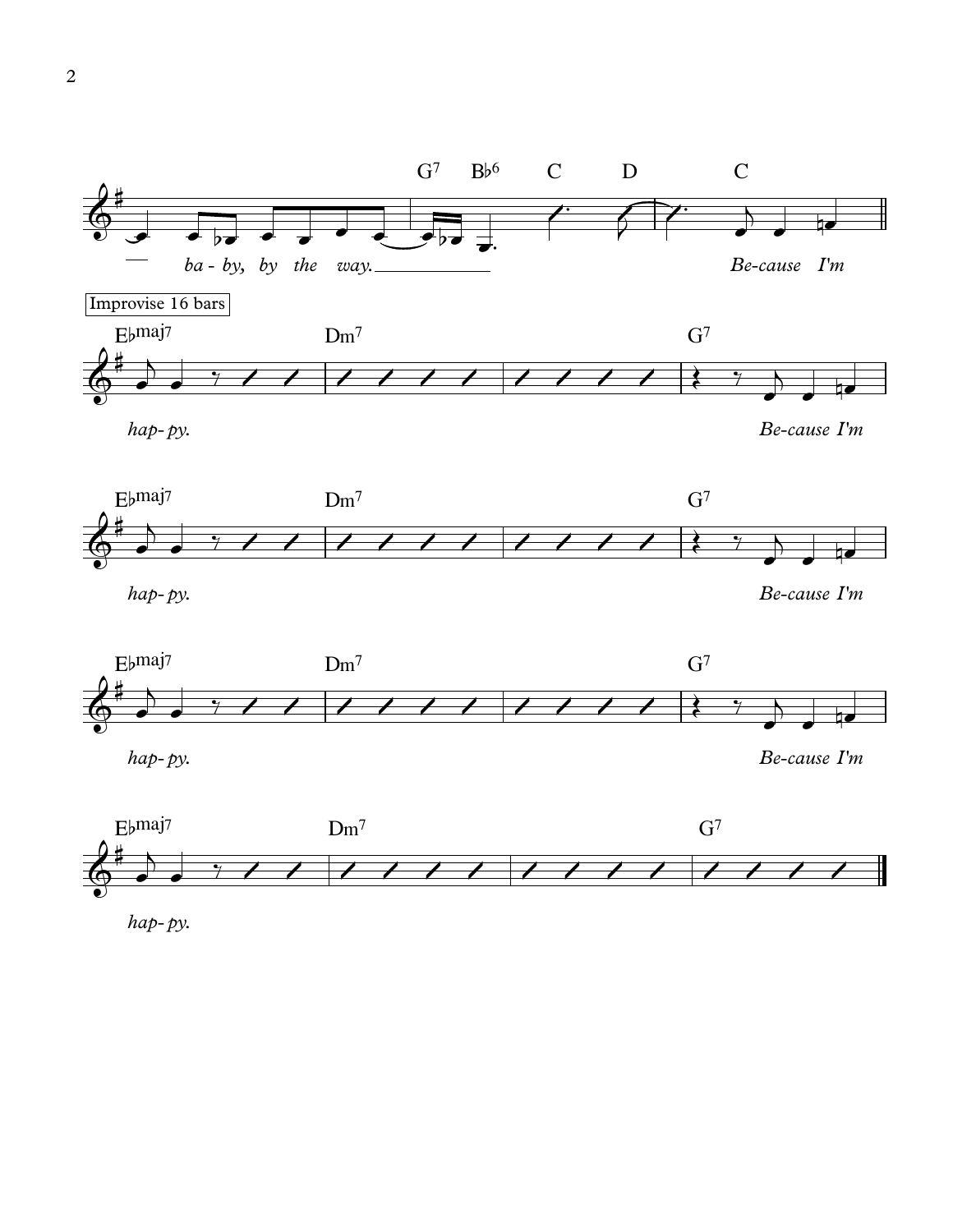## *PutYour Hand in the Hand*

Level 3 Contemporary Voice

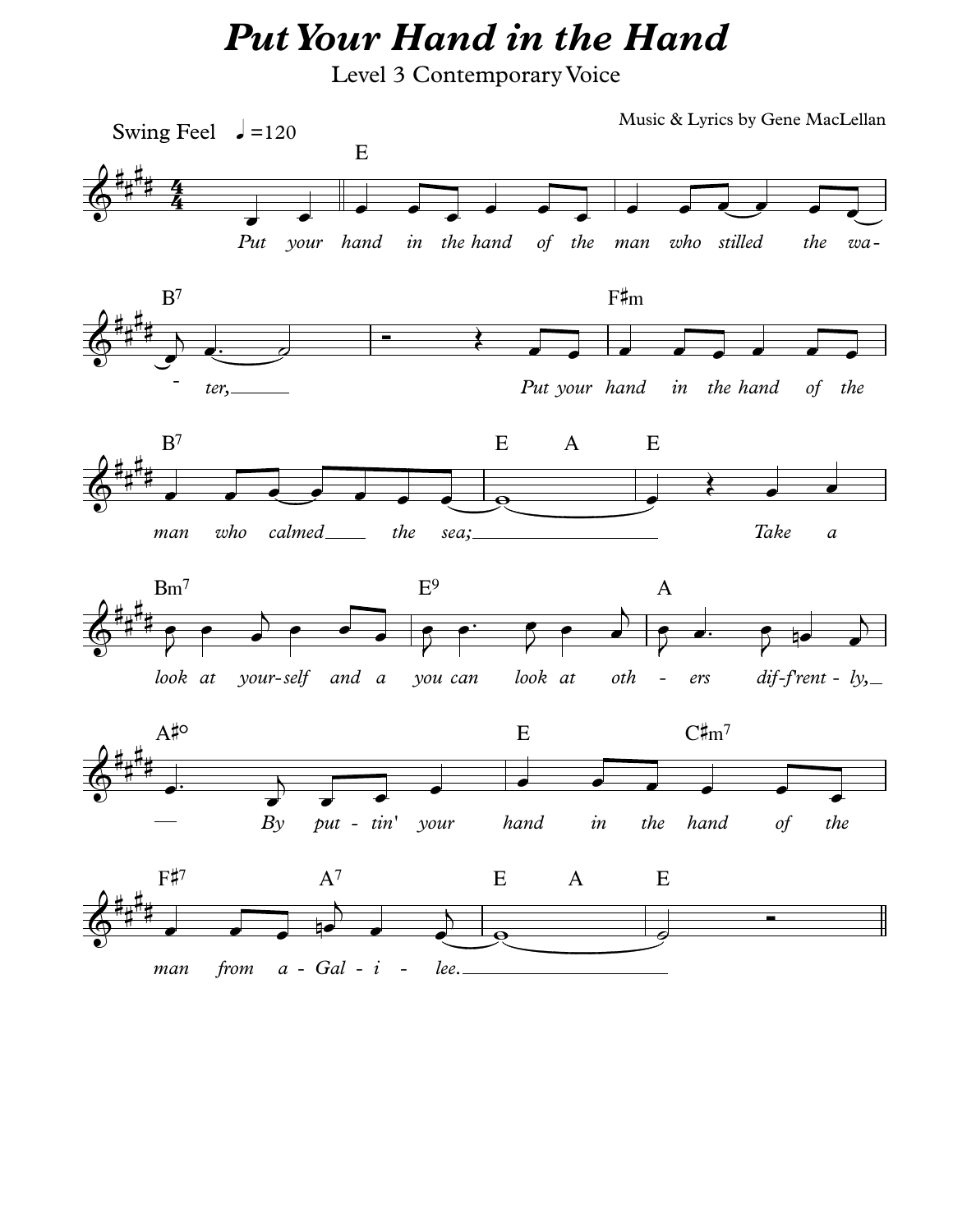





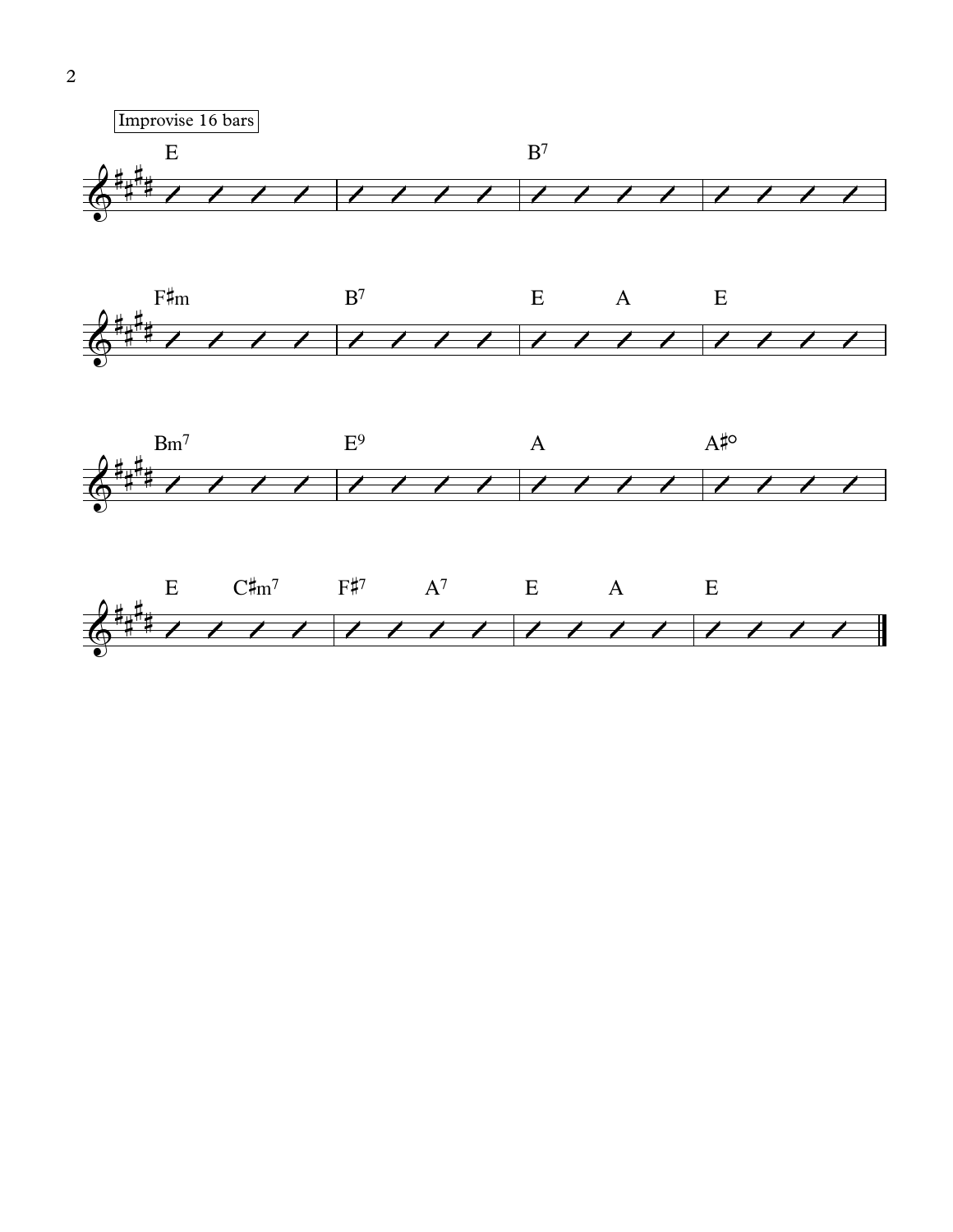*Rock Around The Clock*

Level 3 Contemporary Voice